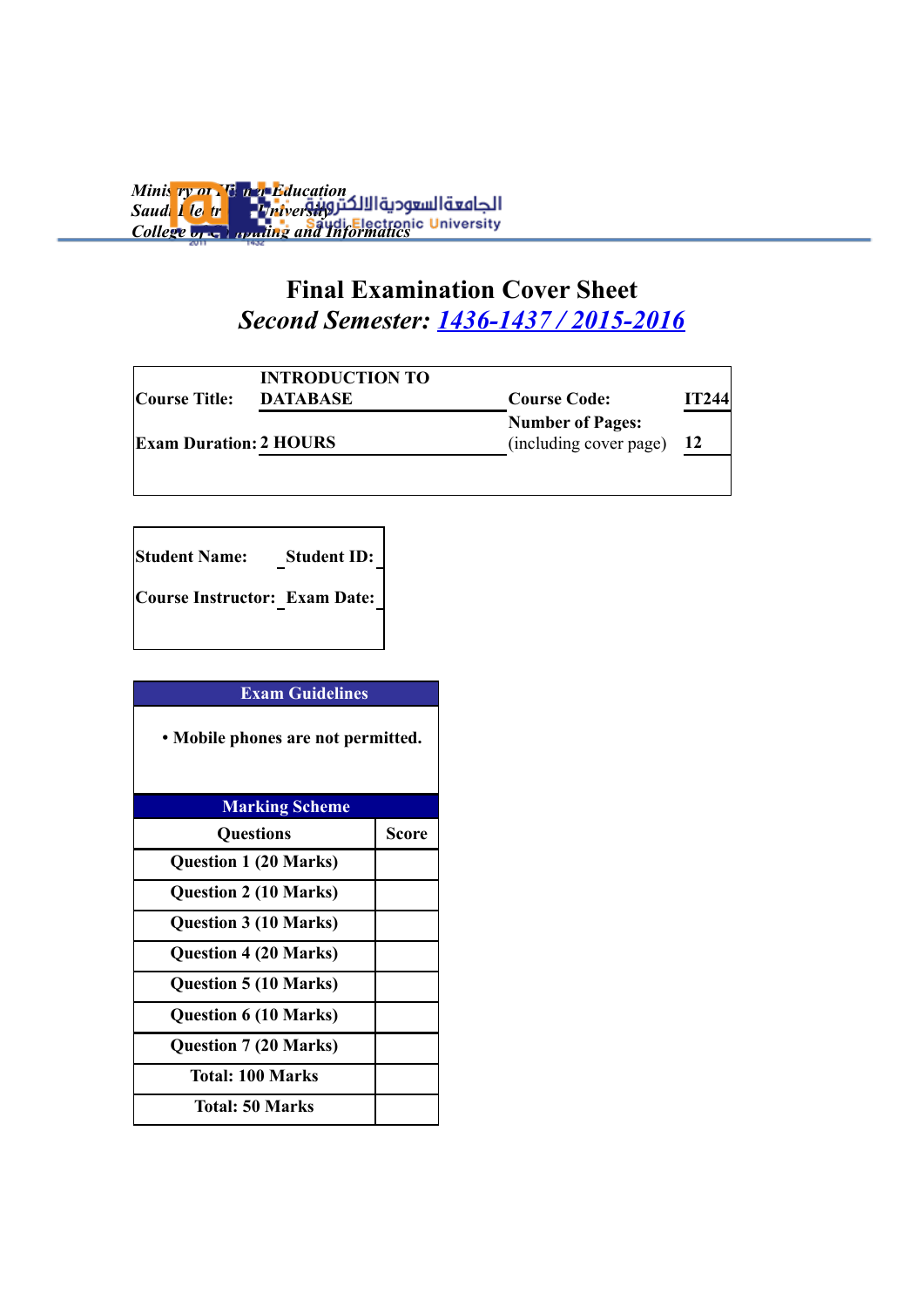### **Q. 1 For each of the following multiple choice questions, choose one correct answer.**

 $(20 x 1 =$ 

#### **20)**

- **1.** Which is the database language
	- A. C
	- B. C++
	- C. SQL
	- D. None of these
- **2.** Which is the component of database management system
	- A. Query Language
	- B. Database Manager
	- C. File manager
	- D. All of these
- **3.** Key to represent relationship between tables is called
	- A. Primary key
	- B. Secondary key
	- C. Foreign key
	- D. Candidate key
- **4.** A set of possible data values is called
	- A. Attribute
	- B. Degree
	- C. Tuple
	- D. Domain
- **5.** Fixed point number, with user-specified precision of p digits, with n digits to the right of decimal point is
	- A. Char (p,d)
	- B. Numeric (p,d)
	- C. Float (p,d)
	- D. Above all
- **6.** A \_\_\_\_\_\_\_\_\_\_\_\_\_\_\_\_\_\_\_\_\_\_\_\_ is a select-from-where expression that is nested within another query
	- A. Schema
	- B. Subquery
	- C. Query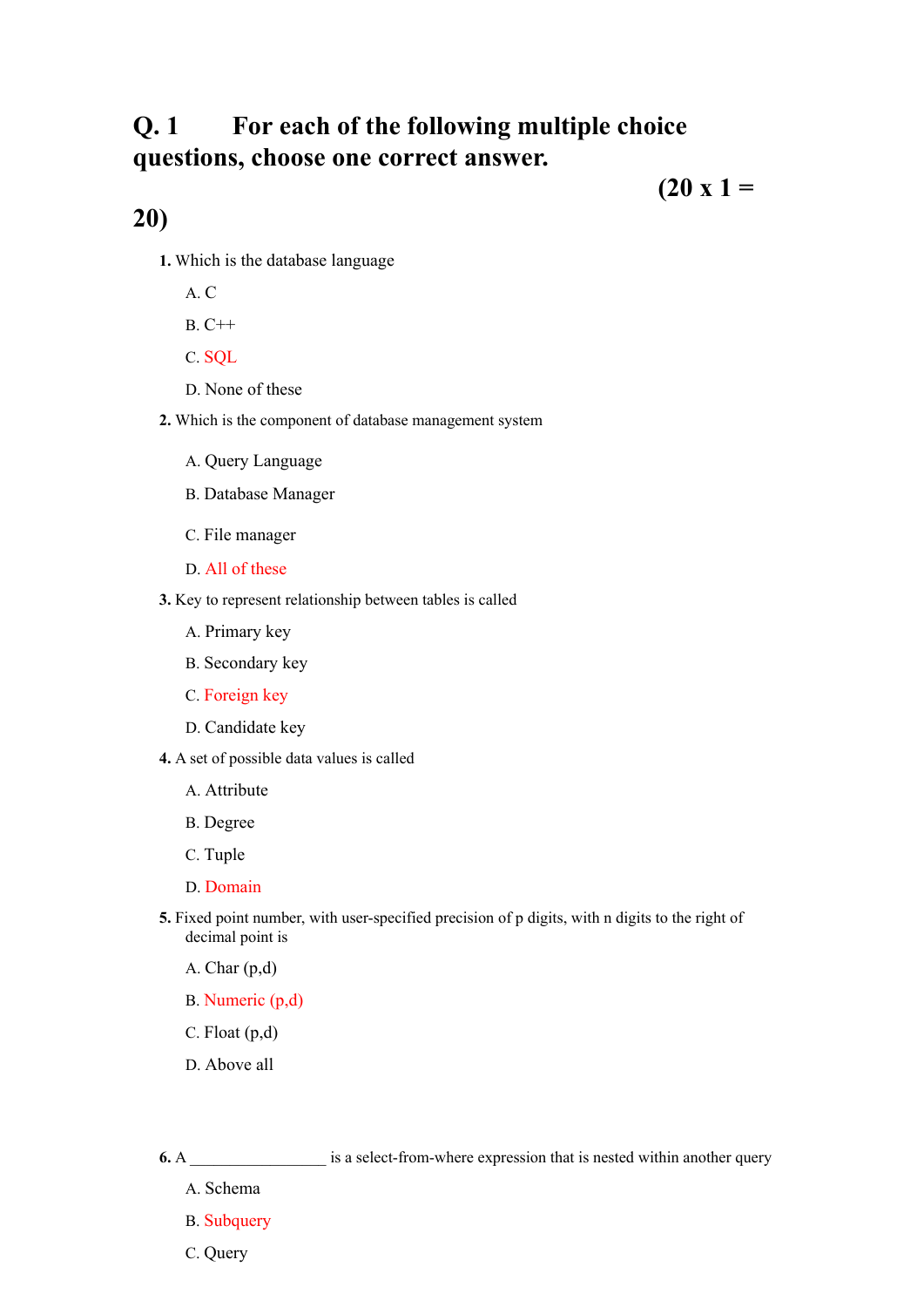- D. Above all
- **7.** What command is used to get back the privileges offered by the GRANT command?
	- A. Grant
	- B. Revoke
	- C. Execute
	- D. Run

**8.** \_\_\_\_\_\_\_\_\_\_\_\_ is a logical unit of work that contain one or more SQL statements.

- A. Query
- B. Workspace
- C. Transaction
- D. Savepoint
- **9.** \_\_\_\_\_\_\_\_\_ computes the join and then adds tuples from one relation that does not match tuples in the other relation to the result of the join.
	- A. Join
	- B. Natural join
	- C. Cartesian product

D. Outer join

- 10. Avg, min, max, sum and count are called functions.
	- A. Algebra
	- B. Normal
	- C. Aggregate

D. Complex

- **11.** Transaction either fully executed or rolled back as if it never occurred is
	- A. Atomic transaction
	- B. Rollback work
	- C. Commit work
	- D. API
- **12.** A \_\_\_\_\_\_\_\_ relationship set is represented as a schema with attributes for the primary keys of the two participating entity sets, and any descriptive attributes of the relationship set.
	- A. Many-to-Many
	- B. Many-to-One
	- C. One-to-Many
	- D. One-to-One

**13.** In the below figure, Section is considered to be ................



A. Strong entity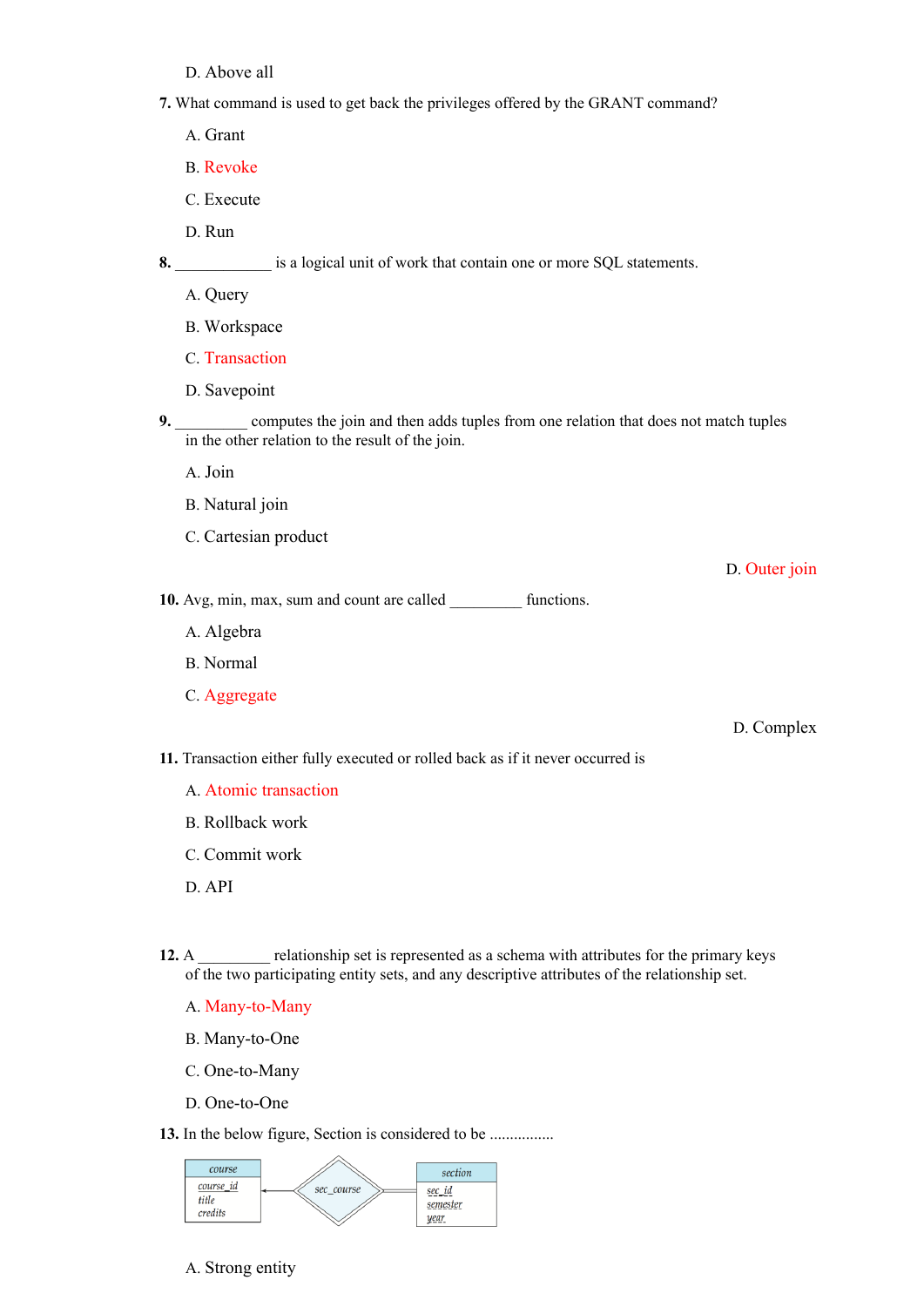- B. Primary key
- C. TABLE operation
- D. Weak entity

**14.** An ............ is a set of entities of the same type that share the same properties

- A. Entity set
- B. Attributes
- C. Primary key
- D. Relation
- **15.** Tables in second normal form (2NF):
	- A. Eliminate transitive dependencies.
	- B. Have fields must contain a single value.
	- C. Have a composite key
	- D. Have all non key fields depend on the whole primary key

**16.** From a structural point of view, 2NF is better than \_\_\_\_\_.

- A. 1NF
- B. 3NF
- C. 4NF
- D. BCNF
- **17.** What does HTML stand for?
	- A. Home Tool Markup Language
	- B. Hyperlinks and Text Markup Language
	- C. Hyper Text Markup Language
	- D. High Tool Markup Language

18. **\_\_\_\_\_\_\_\_\_\_\_\_\_\_\_** a small piece of text containing identifying information.

- A. HTML
- B. HTTP
- C. Cookies
- D. Encryption
- **19.** Audit Trails are used to:
	- A. Authorize a user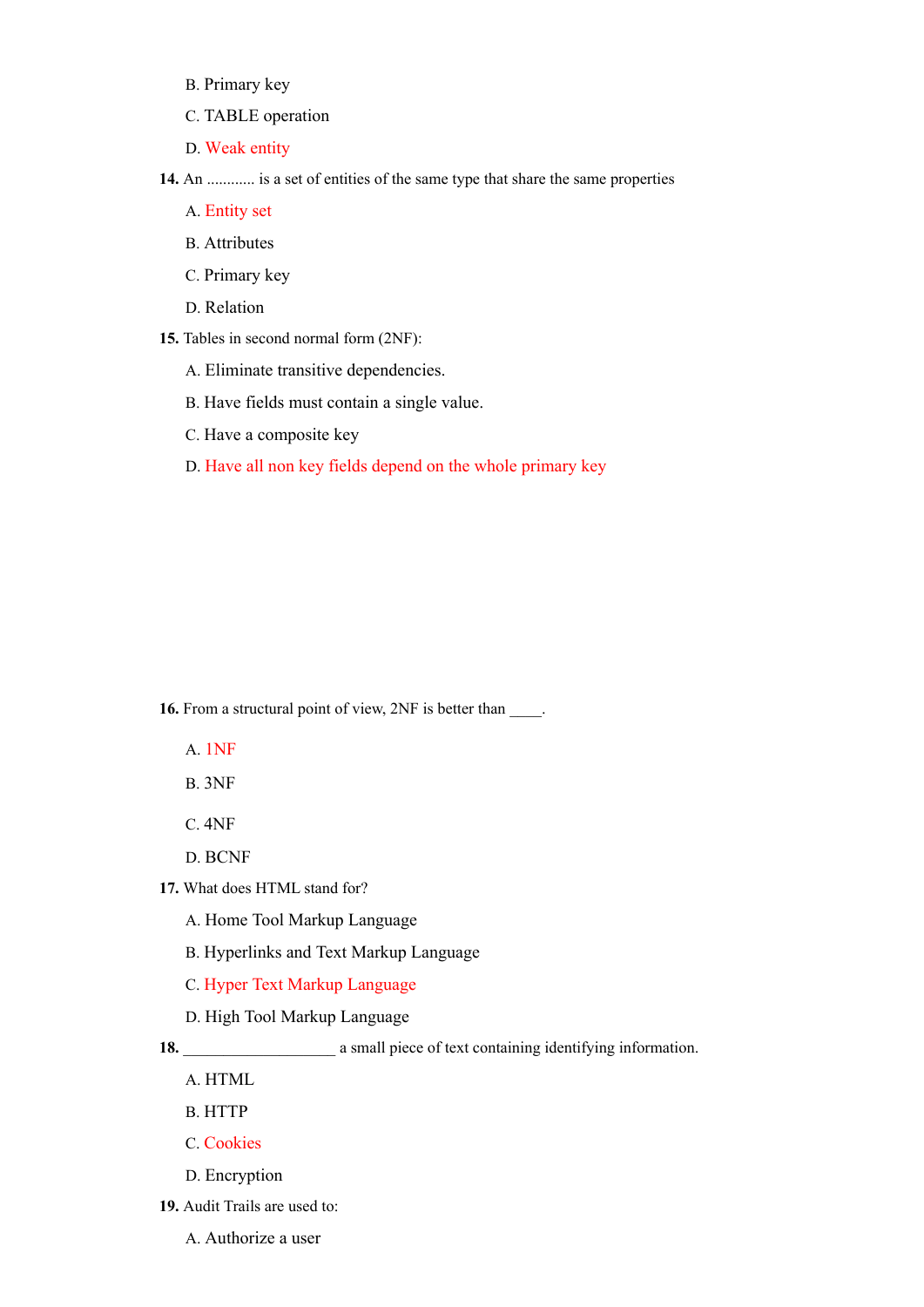- B. Locate when and how a data is updated
- C. Encrypt data
- D. Reduce cost of serving pages

20.  $\frac{1}{20}$  is (are) a server side scripting language

A. JSP

- B. PHP
- C. Both A and B
- D. None of the above

# **Q. 2 For each of the following statements, answer with True or False. (10 x 1 = 10)**

| S. No. | <b>STATEMENT</b>                                                                                               | <b>TRUE/FA</b><br><b>LSE</b> |
|--------|----------------------------------------------------------------------------------------------------------------|------------------------------|
| 1.     | A primary key is a field whose values identify each record in a database                                       | <b>TRUE</b>                  |
| 2.     | A database management system is a collection of interrelated data and a<br>set of program to access those data | <b>TRUE</b>                  |
| 3.     | Atomic attributes are attributes that can be further divided.                                                  | <b>FALSE</b>                 |
| 4.     | NULL signifies an unknown value or a value that does not exist                                                 | <b>TRUE</b>                  |
| 5.     | The duplicate rows removed from the result of project operation                                                | <b>TRUE</b>                  |
| 6.     | Given the functional dependency $R \rightarrow (S,T)$ , then it is also true that<br>R<br>$\rightarrow$ S.     | <b>TRUE</b>                  |
| 7.     | A relation is in Boyce-Codd Normal Form (BCNF) if every determinant is a<br>composite key.                     | <b>FALSE</b>                 |
| 8.     | A table is in BCNF if every determinant in the table is a candidate key                                        | <b>TRUE</b>                  |
| 9.     | Cookies can be stored permanently or for a limited time                                                        | <b>TRUE</b>                  |
| 10.    | HyperText Transfer Protocol (HTTP) is used for communication with the<br>Web server.                           | <b>TRUE</b>                  |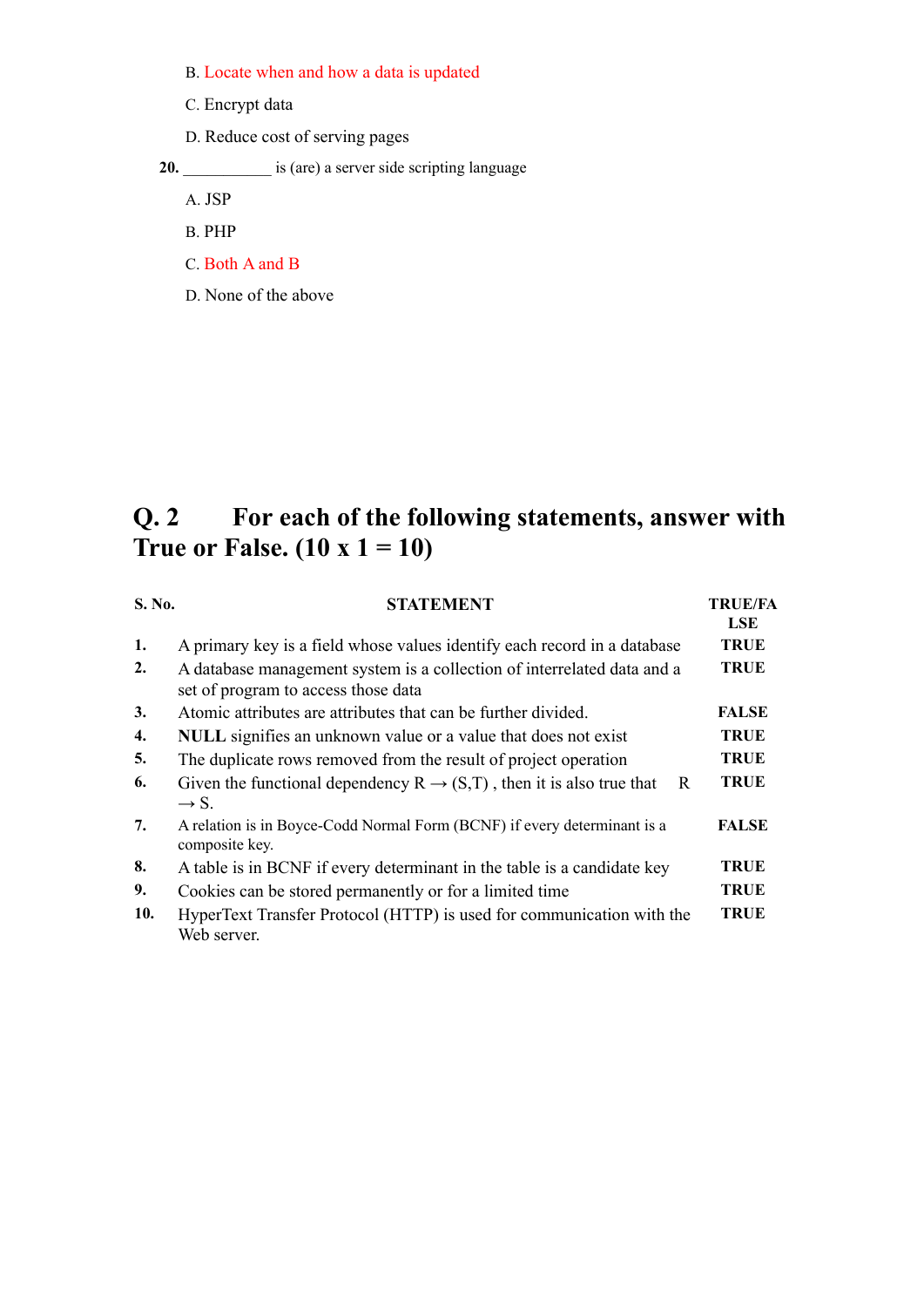#### **Q. 3 Fill in the blanks with appropriate words:**  $(10 \times 1 = 10)$

**Weak Entity Set First Grant Second View HTTPTime Stamp Normalization Cookie Index Rename File Manager**

- 1. An entity set that does not have a primary key is referred to as a **Weak Entity Set**.
- 2. **File Manager** manages the allocation of space on disk storage and the data structures used to represent information stored on disk.
- 3. The **HTTP** protocol is connectionless.
- 4. To give authorization to database users on table and views, the SQL command **Grant** is used.
- 5. The operator **r** means **Rename**
- 6. The main task carried out in the **First** normal form is to remove repeating attributes to separate tables.
- 7. **Normalization** is a process to help reduce the likelihood of data anomalies.
- 8. **Index** is a data structure used to speed up access to records with specified values.
- 9. **Timestamp** type is the date plus time of day.
- 10. A **Cookie** is a small piece of text containing identifying information that sent by server to browser or reversely.

#### **Q. 4 Answer the following questions briefly. (5 x 4 = 20)**

1. **What is a view?**

Answer: Any relation that is not of the conceptual model but is made visible to a user as a "virtual relation" is called a view.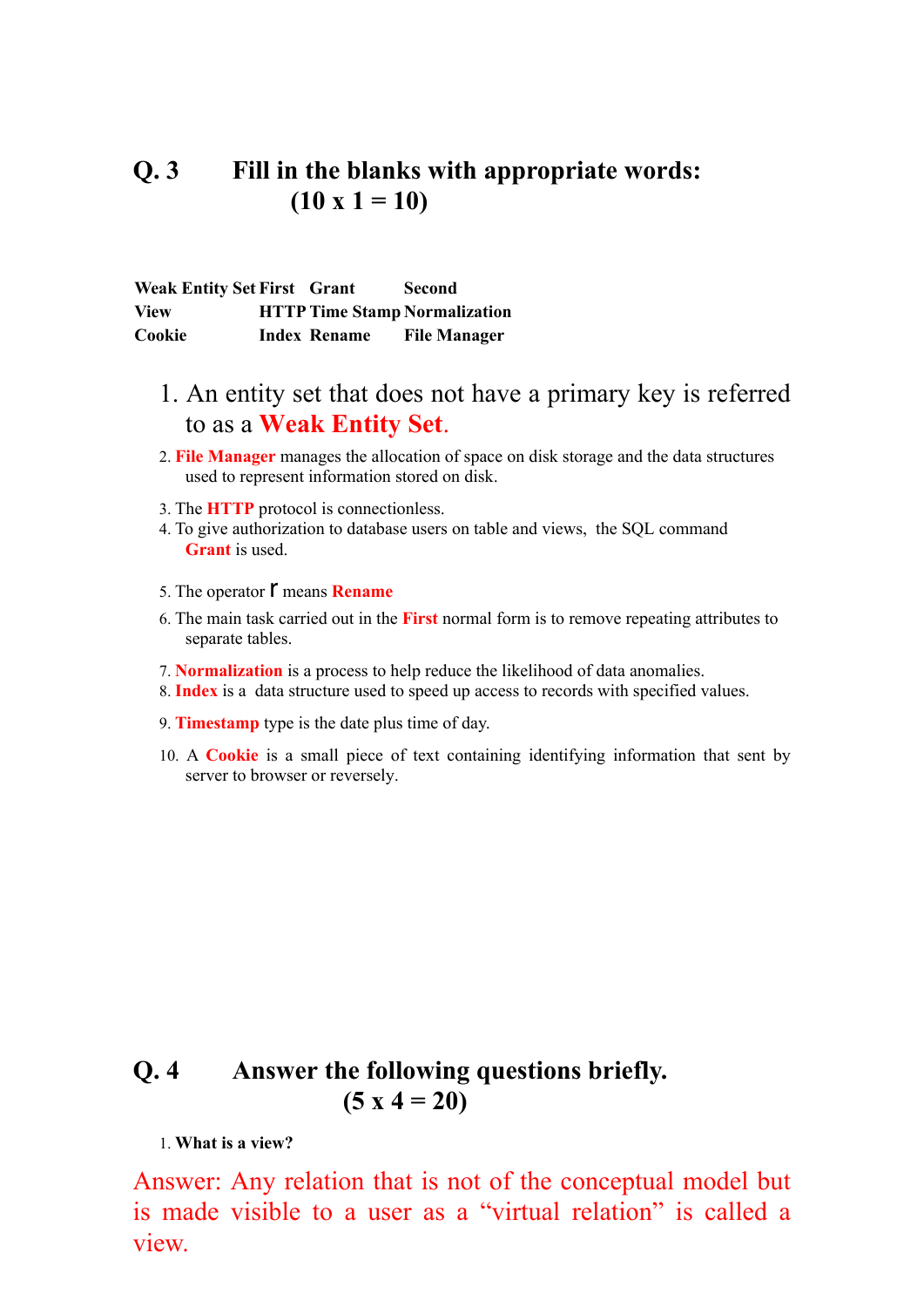2. **List three goals of normalization.**

Answer:

- a. Prove that each relation scheme is in good form
- b. The decomposition is a lossless-join decomposition
- c. The decomposition should be dependency preserving.

3. **What is the difference between commit work and rollback work in transaction?** 

Answer: Commit work commits the current transaction; that is, it makes the updates performed by the transaction become permanent in the database. After the transaction is committed, a new transaction is automatically started.

> Rollback work causes the current transaction to be rolled back; that is, it undoes all the updates performed by the SQL statements in the transaction. Thus, the database state is restored to what it was before the first statement of the transaction was executed.

4. **List two reasons why null values might be introduced into the database.**

Answer: Nulls may be introduced into the database because the actual value is either unknown or does not exist. For example, an employee whose address has changed and whose new address is not yet known should be retained with a null address. If employee tuples have a composite

5. **Explain the distinction between total and partial constraints.**

Ans: In a generalization–specialization hierarchy, a total constraint means that an entity belonging to the higher level entity set must belong to the lower level entity set. A partial constraint means that an entity belonging to the higher level entity set may or may not belong to the lower level entity set.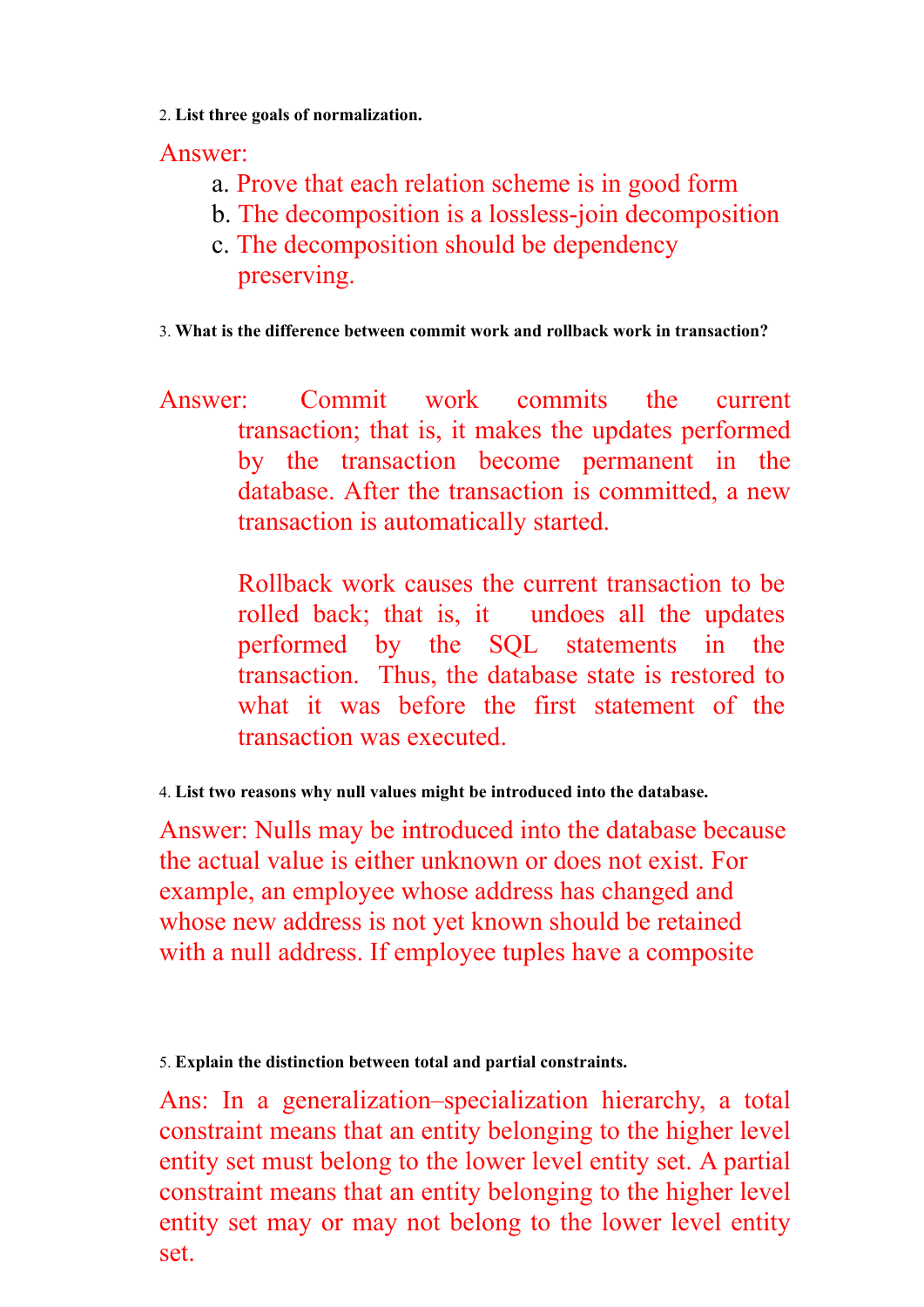**Q. 5 Compute at least 6 rules of the closure of the following set** *F* **of functional dependencies for relation schema**  $R = (A, B, C, D, E)$ .

 $A \rightarrow BC$  $CD \rightarrow E$  $B \rightarrow D$  $E \rightarrow A$ 

#### **NOTE: You MUST show all the stages of your work and use Armstrong's Axioms to explain every step.**

**(10 Marks)**

#### Answer:

- 1. Starting with  $A \rightarrow BC$ , we can conclude:  $A \rightarrow B$  and  $A \rightarrow C$ . (decomposition)
- 2. Since  $A \rightarrow B$  and  $B \rightarrow D$ ,  $A \rightarrow D$  (transitive)
- 3. Since  $A \rightarrow C$  and  $A \rightarrow D$ ,  $A \rightarrow CD$  (union)
- 4. Since  $A \rightarrow CD$  and  $CD \rightarrow E$ ,  $A \rightarrow E$  (transitive)
- 5. Since  $A \rightarrow E$  and  $E \rightarrow A$ ,  $A \rightarrow A$  (transitive)
- $6. A \rightarrow ABCDE$  (union)
- 7. Since  $E \rightarrow A$  and  $A \rightarrow ABCDE$ ,  $E \rightarrow ABCDE$  (transitive)
- 8. Since  $CD \rightarrow E$  and  $E \rightarrow ABCDE$ ,  $CD \rightarrow ABCDE$  (transitive)
- 9. Since  $B \to D$  and  $BC \to CD$ (Augmentation with C)

10. Since  $BC \rightarrow CD$  and  $CD \rightarrow ABCDE$ ,  $BC \rightarrow ABCDE$  (transitive)

## **Q. 6 Explain the database web application architecture. (10 Marks)**

Answer:

1) The presentation or user interface layer, which deals with user interaction. And it has MVC architecture. 2) The business-logic layer, which provides a high-level view of data and actions on data. 3) The data access layer, which provides the interface between the business-logic layer and the underlying database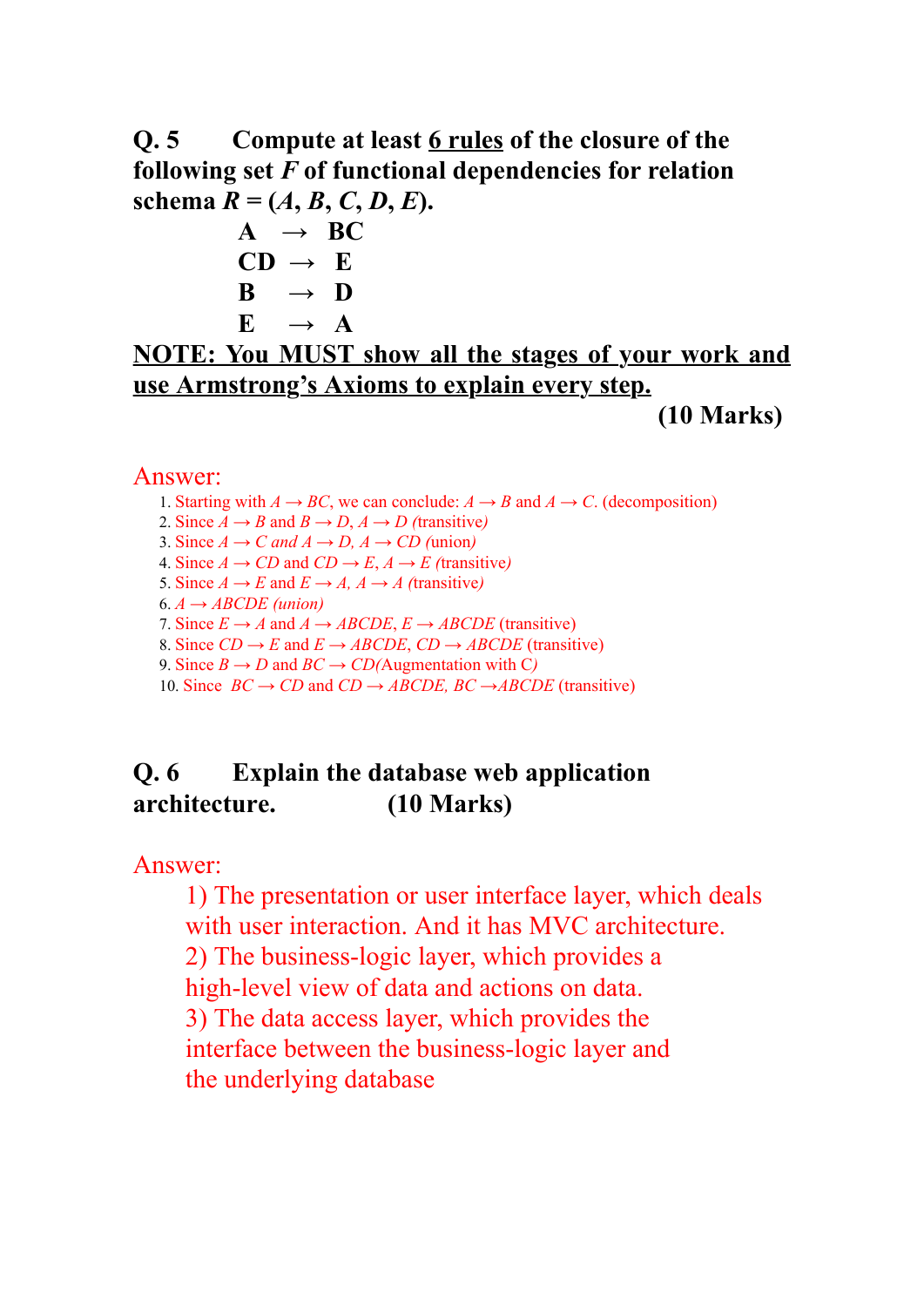

Web/Application Server

**Q. 7** Use the tables below to answer the following questions: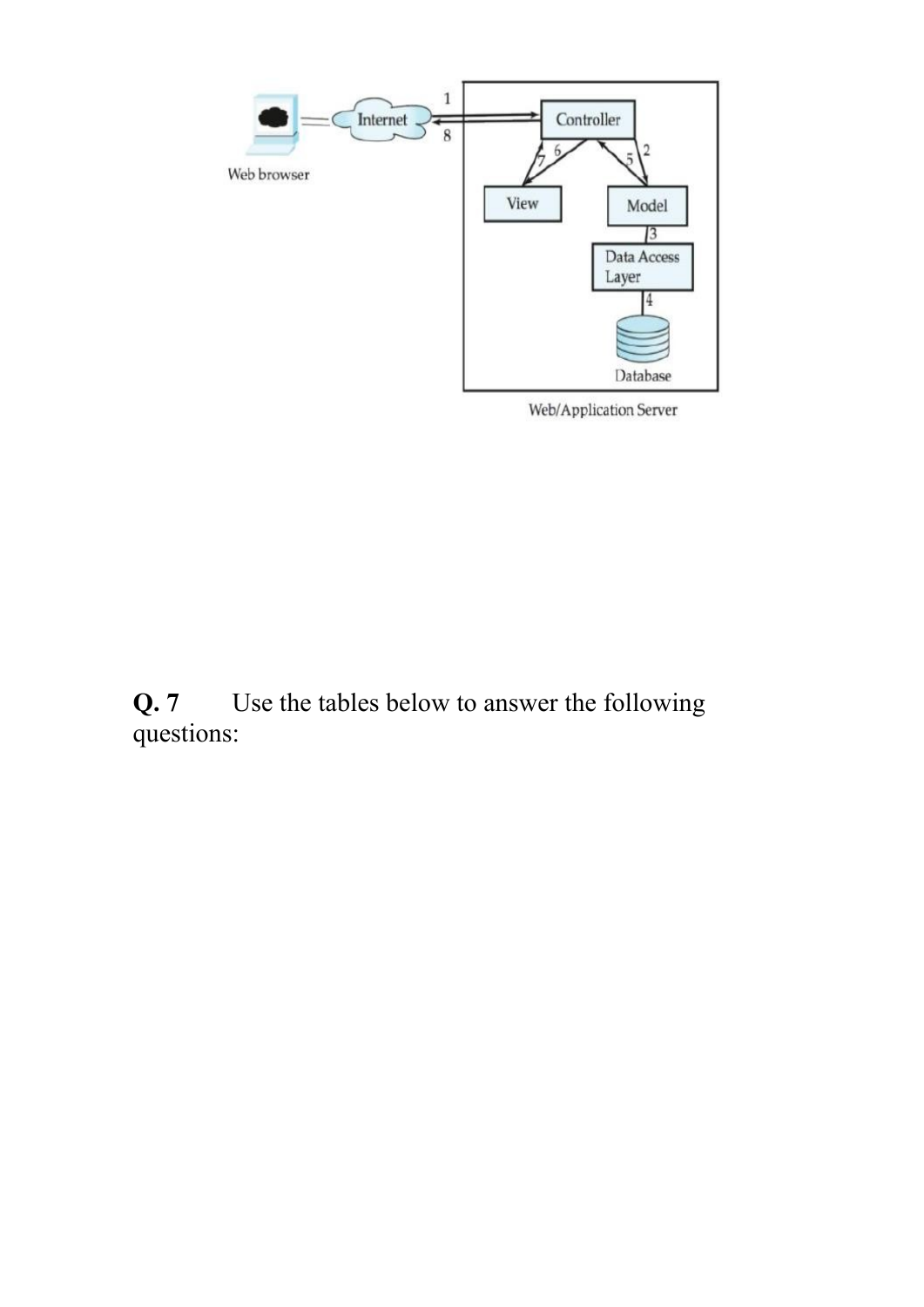## customers

| customerid  firstname  lastname |        |         | city       | state      |
|---------------------------------|--------|---------|------------|------------|
| 10101                           | John   | Gray    | Lynden     | Washington |
| 10298                           | Leroy  | Brown   | Pinetop    | Arizona    |
| 10299                           | Elroy  | Keller  | Snoqualmie | Washington |
| 10315                           | lLisa  | Jones   | Oshkosh    | Wisconsin  |
| 10325                           | Ginger | Schultz | Pocatello  | Idaho      |

# items\_ordered

|       | $\ $ customerid $\ $ order_date $\ $ | item             | quantity | price   |
|-------|--------------------------------------|------------------|----------|---------|
| 10330 | 30-Jun-1999 Pogo stick               |                  |          | 28.00   |
| 10101 | 30-Jun-1999   Raft                   |                  |          | 58.00   |
| 10298 | 01-Jul-1999 Skateboard               |                  |          | 33.00   |
| 10101 | 01-Jul-1999                          | Life Vest        | 4        | 125.00  |
| 10299 | 06-Jul-1999                          | <b>Parachute</b> |          | 1250.00 |

# **Write SQL statements for the following queries: (5 x 4 = 20)**

1. List all customers IDs along with their items and order date. (Customer who has not ordered any item should also be shown in the result)

Answer:

SELECT customerid, item, order date

FROM customers NATURAL LEFT OUTER JOIN items ordered;

2. Create a view *Idaho\_customers* to show customers information in Idaho State only.

Answer:

CREATE VIEW Idaho\_customers AS

(SELECT customerid, firstname, lastname, city

FROM customers

WHERE state="Idaho");

3. Find the customerid of customers in the customers table that have 10101 as customerid. Answer:

SELECT CUSTOMERID FROM CUSTOMERS WHERE CUSTOMERID = '10101'

4. Find the highest price of an item in items\_ordered table. (4 marks)